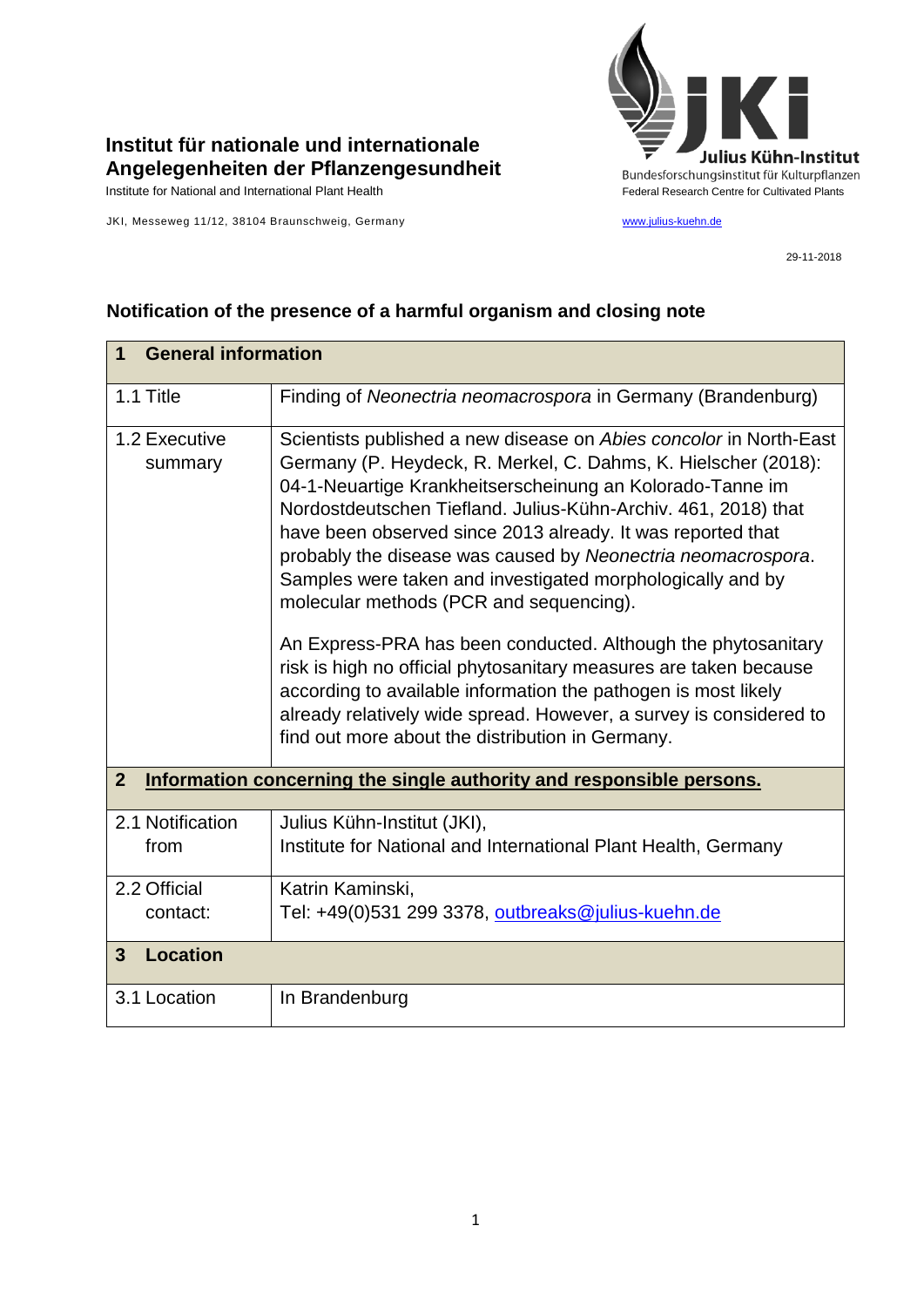| Reason of the notification and the pest status<br>4                                                                                      |                                                                                                                                                                                                                                                                                     |  |
|------------------------------------------------------------------------------------------------------------------------------------------|-------------------------------------------------------------------------------------------------------------------------------------------------------------------------------------------------------------------------------------------------------------------------------------|--|
| 4.1 First finding in Germany or in<br>the area                                                                                           | Confirmed appearance of the harmful organism<br>in part of the territory of Germany, in which its<br>presence was previously unknown: This is the<br>first official notification. However, it is assumed<br>that already since 2013 N. neomacrospora<br>occurred at some locations. |  |
| 4.2 Pest status of the area where<br>the harmful organism has<br>been found present, after the<br>official confirmation.                 | Present, only in specific parts of the area<br>concerned                                                                                                                                                                                                                            |  |
| 4.3 Pest status in Germany before<br>the official confirmation of the<br>presence, or suspected<br>presence, of the harmful<br>organism. | Present, only in some parts of Germany                                                                                                                                                                                                                                              |  |
| 4.4 Pest status in Germany after<br>the official confirmation of the<br>presence of the harmful<br>organism.                             | Present, only in some parts of Germany                                                                                                                                                                                                                                              |  |
| Finding, sampling, testing and confirmation of the harmful organism.<br>5                                                                |                                                                                                                                                                                                                                                                                     |  |
| 5.1 How the presence or<br>appearance of the harmful<br>organism was found.                                                              | Information submitted by scientists: Report of a<br>new disease an Abies concolor in a scientific<br>symposium.                                                                                                                                                                     |  |
| 5.2 Date of finding:                                                                                                                     | September 2013 by the scientists<br>02-09-2018 by the plant protection service                                                                                                                                                                                                      |  |
| 5.3 Sampling for laboratory<br>analysis.                                                                                                 | 10-09-2018, bark and bast fibers were sampled                                                                                                                                                                                                                                       |  |
| 5.4 Diagnostic method                                                                                                                    | Morphologically by microscopy, molecular tests<br>(PCR and sequencing)                                                                                                                                                                                                              |  |
| 5.5 Date of official confirmation of<br>the harmful organism's<br>identity.                                                              | 20-11-2018                                                                                                                                                                                                                                                                          |  |